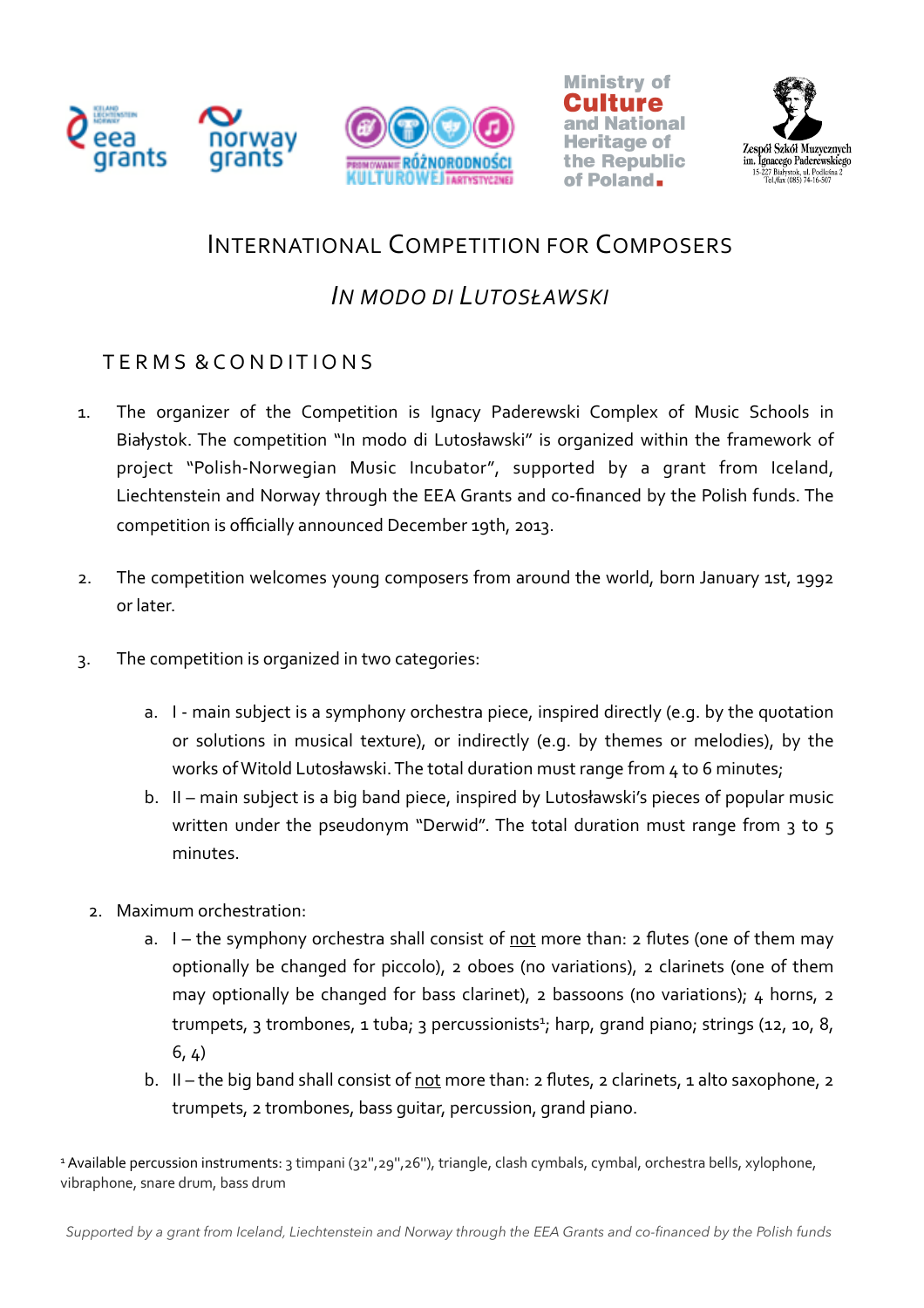







5. The pieces must not have been previously published, performed or awarded during any other competitions and shall be posted to the organizer in a form of two printed, bound copies and marked with a code (digits and/or letters chosen by the participant) or an emblem by March  $31<sup>st</sup>$ , 2013 (the date of postmark is decisive) to:

Zespół Szkół Muzycznych im. I. Paderewskiego ul. Podleśna 2 15-227 Białystok POLAND with a note "In modo di Lutosławski".

The delivery should include a sealed envelope, marked with the same code as the score copies, containing the following data/documents:

- a. name and surname of participant,
- b. date of birth.
- c. phone number and email address,
- d. CV of participant,
- e. copy of ID confirming the age of participant,
- f. CD with the score in PDF (generated from the music editing software) or with a clear scan of the manuscript.

The first page of the score should include the participant's code/emblem, the title of the piece and its duration. The second page of the score should include the list of used instruments and a short description of Lutosławski's inspiration.

- 6. Entering the competition the participant must be the sole holder of an exclusive and unlimited copyrights for the submitted piece.
- 7. The participant acknowledges that free of charge he transfers to the organizer an exclusive, permanent and territorially unlimited property rights for the submitted piece to be published on all known and available fields of exploitation commonly used for musical pieces.
- 8. The competition will be held in two stages. An international Jury will select the submitted works and will recommend a total of 6 to 8 finalists (from both categories) – the participants of the International Campus for Composers.